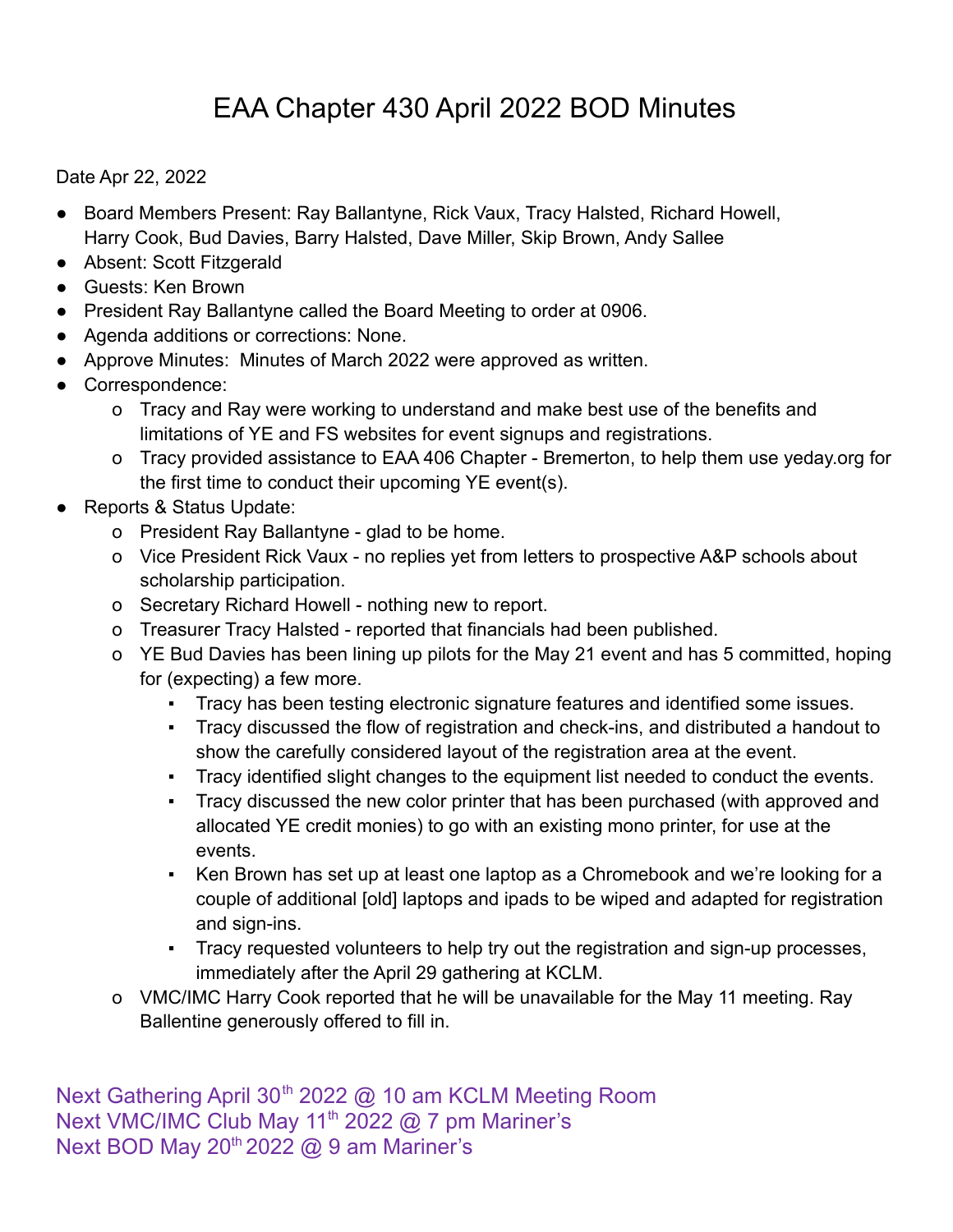## EAA Chapter 430 April 2022 BOD Minutes

- o Newsletter Skip Brown offered that the newsletter is fun to do and specifically thanked fellow members for their contributions. Thank you's to Skip for her efforts were unanimously and enthusiastically returned.
- o Fly-Outs Barry Halsted reported on the flyout to Skagit to see tulips and to munch lunch was good, visibility was marginal at times, and on return to base, surface winds were challenging for some (one) of the light taildraggers.
	- Opportunities for upcoming destinations include possibly Thun Field or Friday Harbor?
	- Barry wondered out loud if it might be fun to include informal invitations to other chapters to possibly coordinate additional participation?
- o Scholarship Dave Miller steady-as-she-goes, provided an informative explanation of how scholarship funds are accumulated, allocated and distributed.
- o Programs: Position Open.
- o Membership: Position Open.
- o Communications Scott Fitzgerald, absent no report.
- o Web Editor Andy Sallee discussed recent website content enhancements and refreshed his standing request for photos and other content.
	- To this point, no 2022 BOD minutes have been forwarded for posting. (Chapter Secretary mumbled a lame excuse and promised to do better in the future.)
	- Andy is alway open to suggestions for website improvements and enhancements
- Old Business:
	- o Recognition Plaza, Ray asked for and recruited a good handful of volunteers to help with the hands-on work of completing the vision - first week in May at W28.
	- o Flying Start, Ray provided a recap of expectations for the promotional effort at the May 21 KCLM Airport Appreciation Day.
		- There will be a booth in the exhibits area (Hopefully, near Dave Woodcock's L-4. Won't Dave be surprised?!)
		- Available FS promo materials will be available and include a banner, (business) cards, rack cards, posters and packets describing learning to fly various classes of aircraft - fixed wing, ultralight, etc.
		- Ray seems to have volunteered to do many of the event jobs for YE and FS all at the same time - and will probably need someone to work the FS booth…
		- Early registrations for the May 28 event can be done at flyingstart.org.
	- o Discussion about adapting and using equipment for YE sign-ups and registrations.

Next Gathering April 30<sup>th</sup> 2022 @ 10 am KCLM Meeting Room Next VMC/IMC Club May 11<sup>th</sup> 2022  $@$  7 pm Mariner's Next BOD May 20<sup>th</sup> 2022 @ 9 am Mariner's